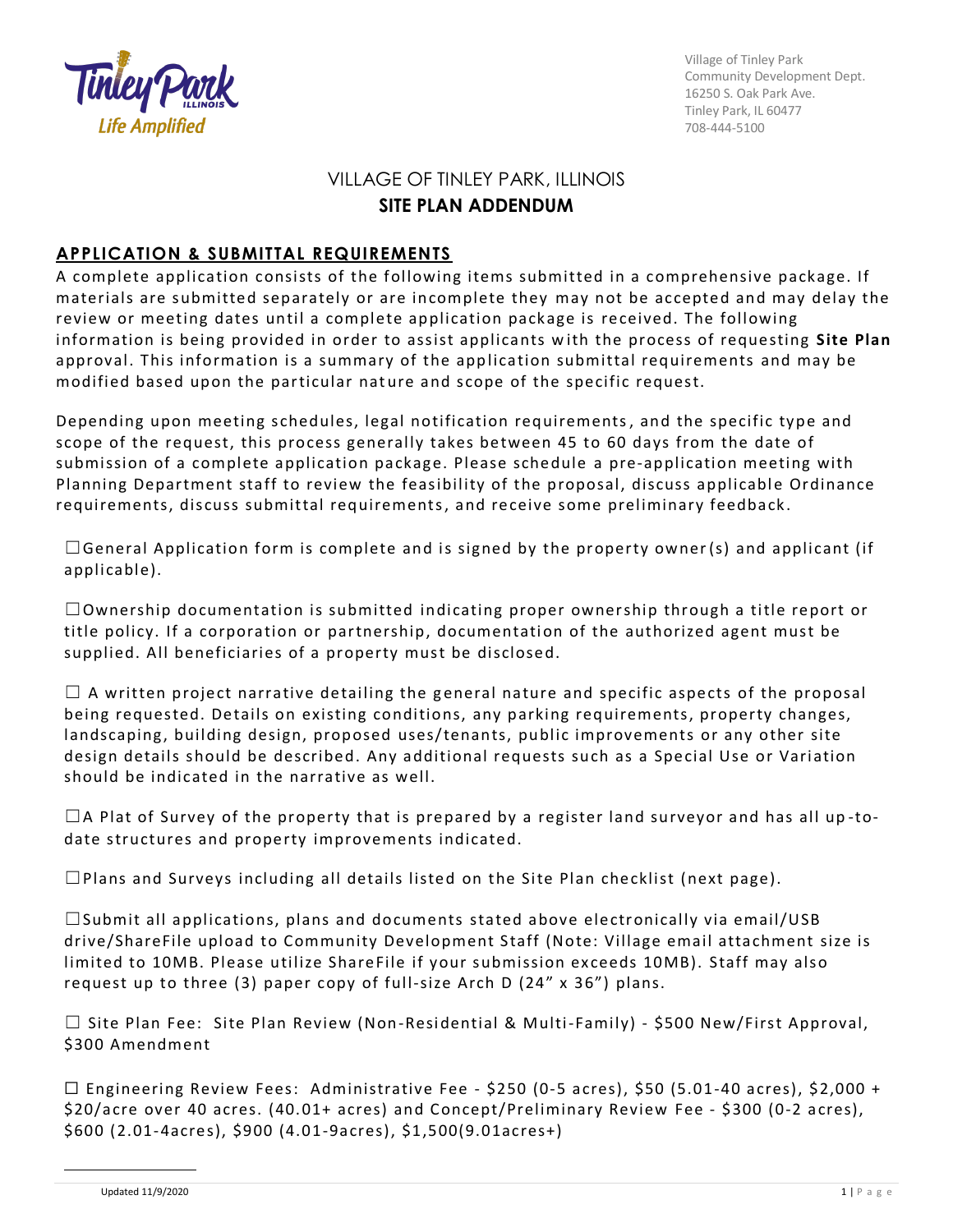|    | <b>Required Plan Submittal Items</b>                                                                                                                                                                                                                                                                                                                                                                                                                                                                                                                                                                                                                                                                                                                            | <b>Applicant</b><br><b>Submitted</b> | <b>Village</b><br><b>Received</b> |
|----|-----------------------------------------------------------------------------------------------------------------------------------------------------------------------------------------------------------------------------------------------------------------------------------------------------------------------------------------------------------------------------------------------------------------------------------------------------------------------------------------------------------------------------------------------------------------------------------------------------------------------------------------------------------------------------------------------------------------------------------------------------------------|--------------------------------------|-----------------------------------|
| 1. | <b>Site Plan Approval Application</b>                                                                                                                                                                                                                                                                                                                                                                                                                                                                                                                                                                                                                                                                                                                           | П                                    | П                                 |
| 2. | Complete list and contact information for all project staff and design professionals<br>(Architect, Engineer, Landscape Architect, etc.)                                                                                                                                                                                                                                                                                                                                                                                                                                                                                                                                                                                                                        | $\Box$                               | П                                 |
| 3. | Plat of Survey, including:<br>Existing conditions and dimensions;<br>а.<br>Legal Description;<br>b.<br>Surveyor information; and<br>c.<br>Date of completion.<br>d.                                                                                                                                                                                                                                                                                                                                                                                                                                                                                                                                                                                             | $\Box$                               | П                                 |
| 4. | Site Plan, including:<br>Fully-dimensioned property boundaries;<br>a.<br>All building elements and physical improvements;<br>b.<br>Setbacks from all property lines;<br>c.<br>Identification as to whether all elements are "Existing" or "Proposed";<br>d.<br>Dimensioned parking spaces and drive aisles per Section VIII of the Zoning Ordinance;<br>е.<br>f.<br>Dimensioned sidewalks (within rights-of-way and interior to the site);<br>Trash enclosure location and screening/gate materials;<br>g.<br>Loading spaces as required by Section VIII of the Zoning Ordinance;<br>h.<br>Fire hydrant locations as required by the Village Fire Prevention Bureau;<br>i.<br>Lighting standard locations; and<br>j.<br>k.<br>Ground signs with setbacks noted. | $\Box$                               | П                                 |
| 5. | <b>Zoning Analysis Table</b><br>Showing existing, proposed, and required zoning conditions for all Lot and Bulk<br>а.<br>Regulations of the Zoning Ordinance, including but not limited to:<br>Land area in acres and square feet (exclusive of rights-of-way);<br>i.<br>Building area in square feet (including a breakdown by use for parking calculation);<br>ii.<br>Setbacks;<br>iii.<br>Floor Area Ratio (FAR);<br>iv.<br>v. Lot coverage;<br>vi. Height of all buildings and structures (see definition of height in Zoning<br>Ordinance);<br>vii. Percentage of greenspace; and<br>Parking spaces (with calculations).<br>viii.                                                                                                                          | $\Box$                               | $\perp$                           |
| 6. | Landscape Plan, including:<br>Bufferyards (please include a table indicating required and proposed plant units);<br>a.<br>Parking lot landscape islands;<br>b.<br>Screening/fencing locations;<br>c.<br>Berms (if proposed);<br>d.<br>Plant lists, including:<br>e.<br>i. Latin and common names<br>Number of each planting material to be provided<br>ii.<br>Size at planting<br>iii.                                                                                                                                                                                                                                                                                                                                                                          | □                                    | $\perp$                           |
| 7. | Photometric Plan, including:<br>Location of light fixtures;<br>a.<br>A cut sheet of light fixtures with indication of cut-offs or shielding; and<br>b.<br>Indicating lighting levels in foot-candles at the following locations:<br>c.<br>Interior of the subject property;<br>i.<br>ii. At the property lines (contact staff about maximum light levels); and<br>Ten (10) feet beyond the property lines.<br>iii.                                                                                                                                                                                                                                                                                                                                              | □                                    | n l                               |